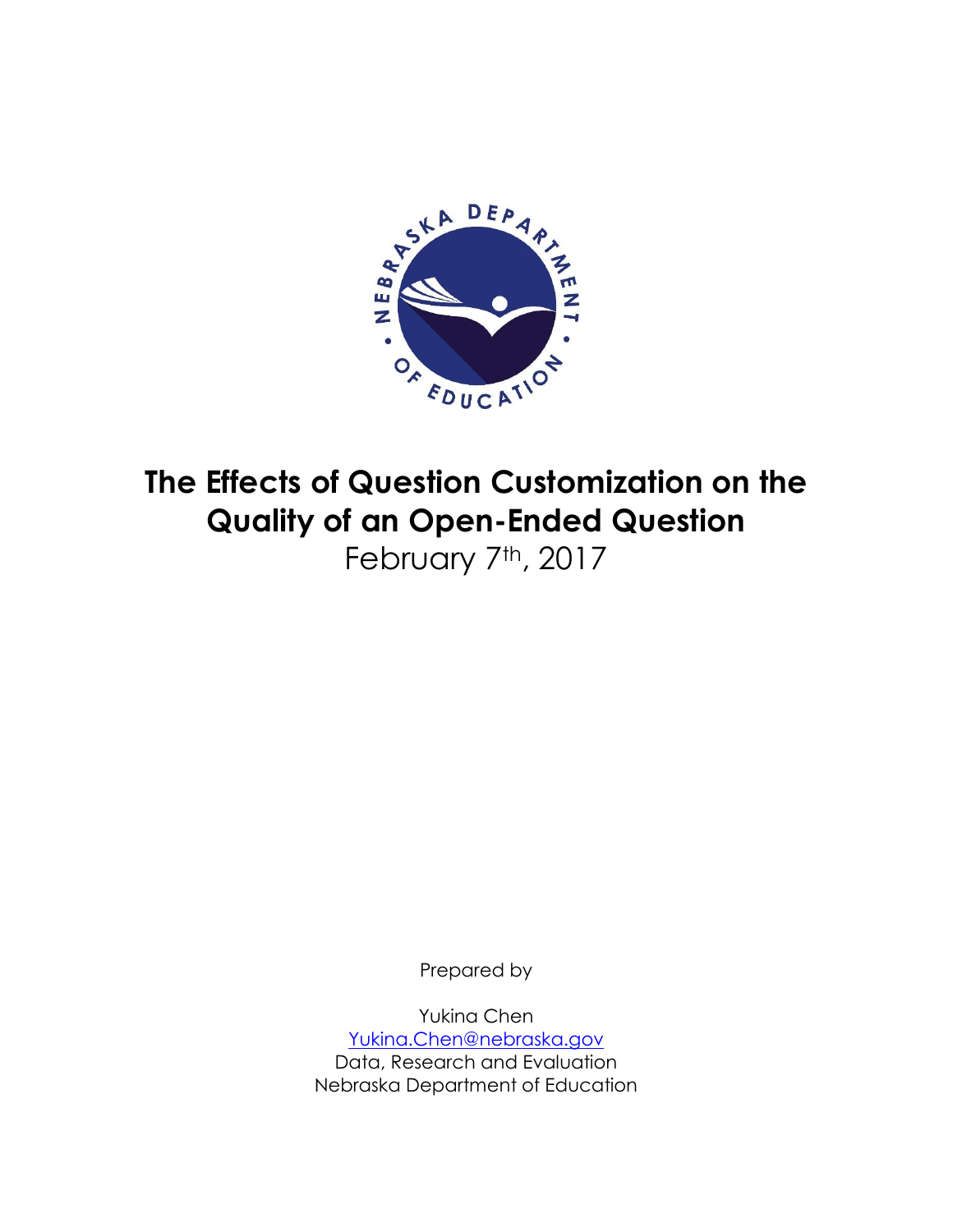

# Table of Contents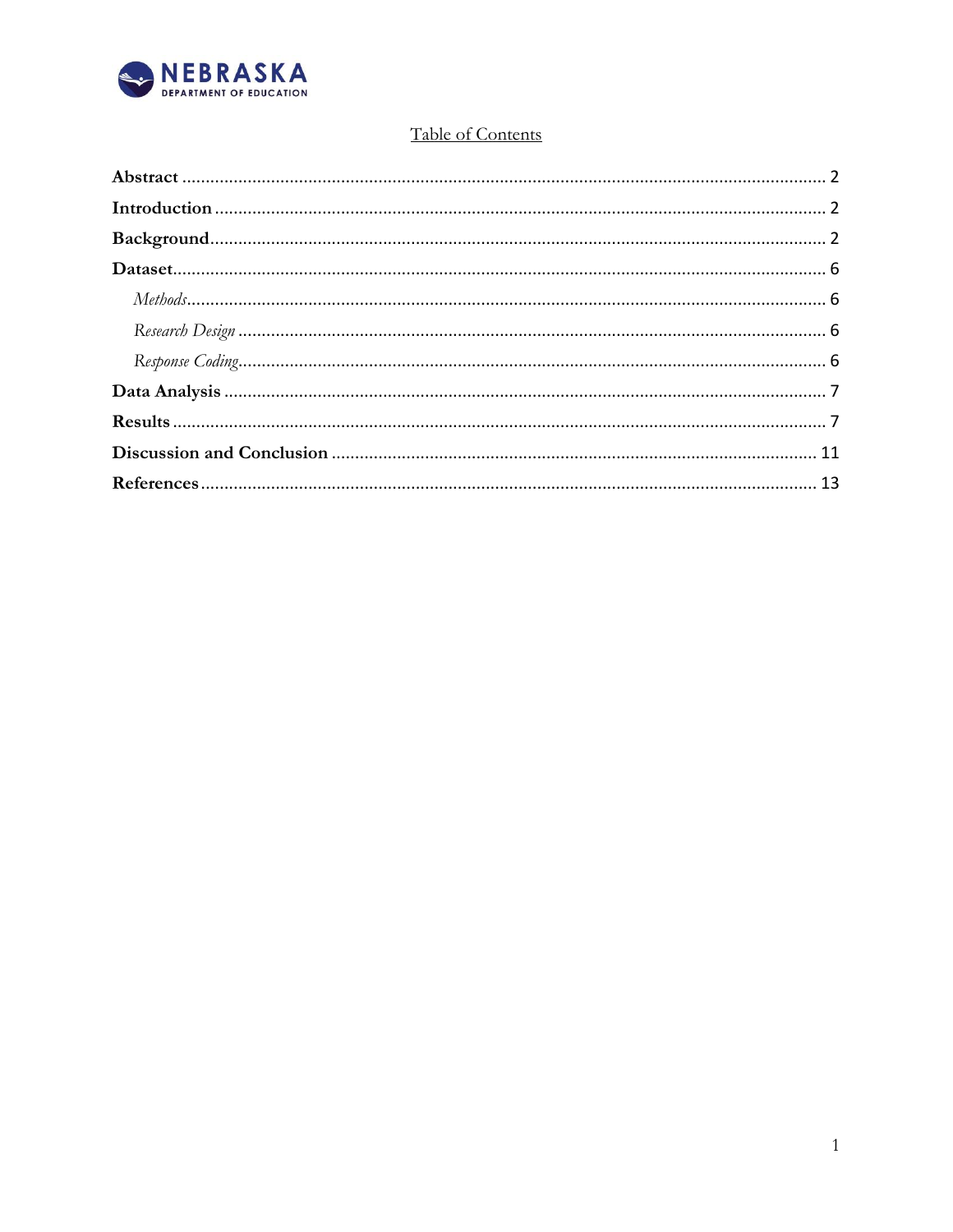

#### <span id="page-2-0"></span>**Abstract**

This study examines the effect of question wording on data quality from an open-ended question. The open-ended question used in the study is from a web-based survey – 2016 Nebraska First Year Teacher Survey. Data quality indicators including item nonresponse, response target, ineligible response, general response, and response length are examined in the study using a series of general linear regression models. It is discovered that customized question wording leads to better data quality since it produced longer responses, and respondents answering the question in customized wording produced more correctly targeted answers. Implications and directions for future research are also discussed in this paper.

# <span id="page-2-1"></span>**Introduction**

There are two common types of survey question formats: closed-ended questions and open-ended questions. Closed-ended questions refer to when respondents are provided with pre-defined response categories. Open-ended questions refer to when respondents are provided with a blank space or a box to offer their answers.

The Nebraska Department of Education (NDE) broadly asks descriptive open-ended questions from key stakeholders like teachers, students, and parents to gain valuable comments or suggestions. One of the many projects NDE conducts annually is the Nebraska First Year Teacher Survey. This web survey was originally designed to gather information from Nebraska school principals about their opinions on the effectiveness of first year teachers prepared by Nebraska post-secondary institutions. The open-ended question in this survey asks for the principals' suggestions to inform the institutions to better prepare first year teachers. However, data received from the past show that many respondents did not provide answers aligned to the question. Instead of providing comments targeting the institutions, many respondents provided comments targeting the individual teachers. Even though teachers' performance is a good proxy for the quality of training at an institution, a response directly targeting the institution is much preferred over a response aimed at specific teachers. A solution for solving this issue and improving data quality of this open-ended question was needed by NDE since the survey data is used to guide future teacher preparation action plans.

A split ballot design was implemented in this study to test the effects of question wording. The research question of this study is whether there is a difference in response quality between those who answered the open-ended question using the *customized* question wording and those who answered the open-ended question using the *general* question wording.

#### <span id="page-2-2"></span>**Background**

Within open-ended question formats, there exist three types of questions: 1) descriptive open-ended questions, where respondents are asked to give detailed and in-depth information on the question, 2) numerical open-ended questions, where respondents are asked to provide a number to answer the question, and 3) list of items open-ended questions, where respondents are supposed to provide a list to the question (Dillman et al., 2014). Examples of descriptive open-ended questions are when the survey questions ask respondents about their experience shopping at a particular store, and when employee surveys ask respondents what do they like the most about their jobs. Numerical openended questions often ask respondents to provide a date, frequency, count, amount, or anything of a numerical value as the answer. List of items open-ended questions may have the respondents provide their class list, a list of their family members, or a list of addresses they have lived at for the past five years. The three types of open-ended question formats each have specific goals.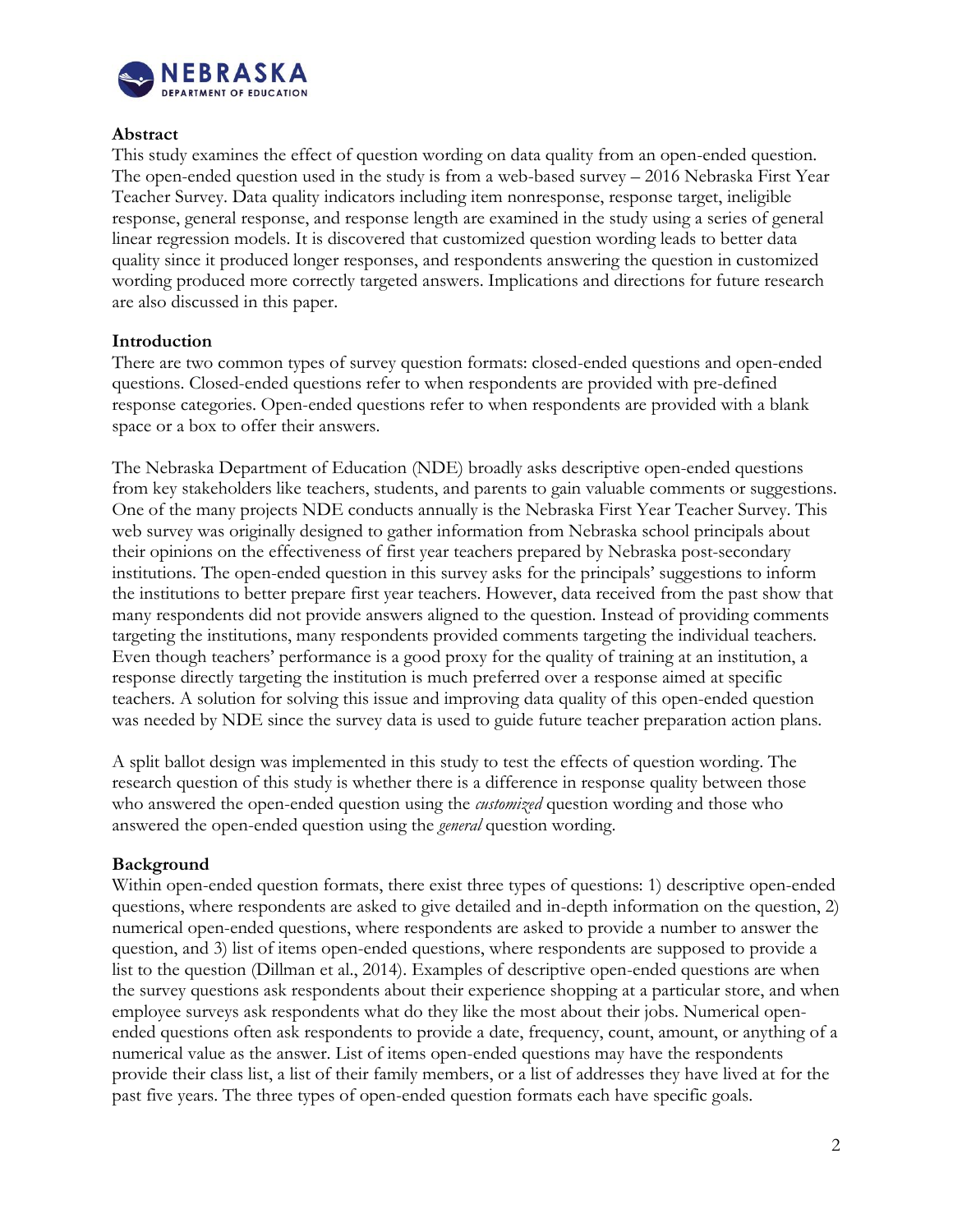

Open-ended question formats allow respondents to answer the question freely without limiting their responses, and they eliminate biases created by response options (Foddy, 1994; Dillman et al., 2014). This study focuses mainly on descriptive open-ended questions as they are supposed to provide the most collaborative and detailed information among all three aforementioned question types, and they are the most used open-ended question format by NDE.

Despite the advantages of open-ended questions, there are also limitations to this format. One limitation is that people often choose to skip open-ended questions. Research shows that openended questions generally receive higher item non-response rates in comparison to closed-ended questions (Reja at el., 2003; Frew at el., 2003; Griffith et al., 1999). One possible explanation for the higher item non-response rates is that the respondent burden is higher for open-ended questions since respondents are putting more time and effort into answering those questions. Many studies have suggested that willingness to participate in a survey is negatively associated with perceived respondent burden (Porter, 2004; Dillman et al., 2014; Peytchev, 2009).

Another limitation of open-ended questions is that respondents may provide insufficient answers to the question. For example, if a question asks, "How many days during the last week have you been home sick?" and the respondent answers "32", "32" is clearly an invalid answer, because there are only seven days in a week. With the help of technology, web surveys may embed a validation check in the question, restricting respondents to only provide a number between 0 and 7 to help reduce this type of measurement error. For descriptive open-ended questions, respondents could provide answers such as "..." or " $N/A$ " or "I don't have a comment at this moment" that do not satisfy the needs of the question, and these comments are hard to detect until after the data have been collected.

When respondents do decide to answer, and answer in sufficient formats, they may only provide a short answer compared to the detailed and rich information that the survey researcher wants. For example, when asking employees to provide comments on what they like the most about the workplace, the survey researcher may want to get in-depth and detailed evaluations on the workplace culture, the relationship with supervisors, the relationship with co-workers, and beyond. When respondents provide short answers such as "the pay" or "the people", they do not live up to the survey researchers' initial expectations. Respondents may be motivated to provide short answers to reduce respondent burden. Dillman et al. (2014) point out that this is more likely to happen in selfadministered surveys, because respondents have to now type the answers by themselves instead of have the interviewers record their answers, and respondents in self-administered surveys also do not receive motivation probes from the interviewers to provide an adequate answer.

Last, respondents may provide a detailed and sufficient answer, but the answers do not align to the survey question. For example, if a survey question asks students to provide suggestions to help create a safe campus, but the respondents produce answers related to creating more on-campus job opportunities. The suggestions provided may be detailed and valuable, but they do not answer the question directly. This measurement error happens when respondents perceive the question meaning incorrectly, it can also happen due to inappropriate question design, such as poor question wording or visual representation (Reja et al., 2003). Surveys using the web mode may be more prone to this type of measurement error because respondents tend to read the questions faster and exert less cognitive effort for web surveys (Internet Rogator, 1998).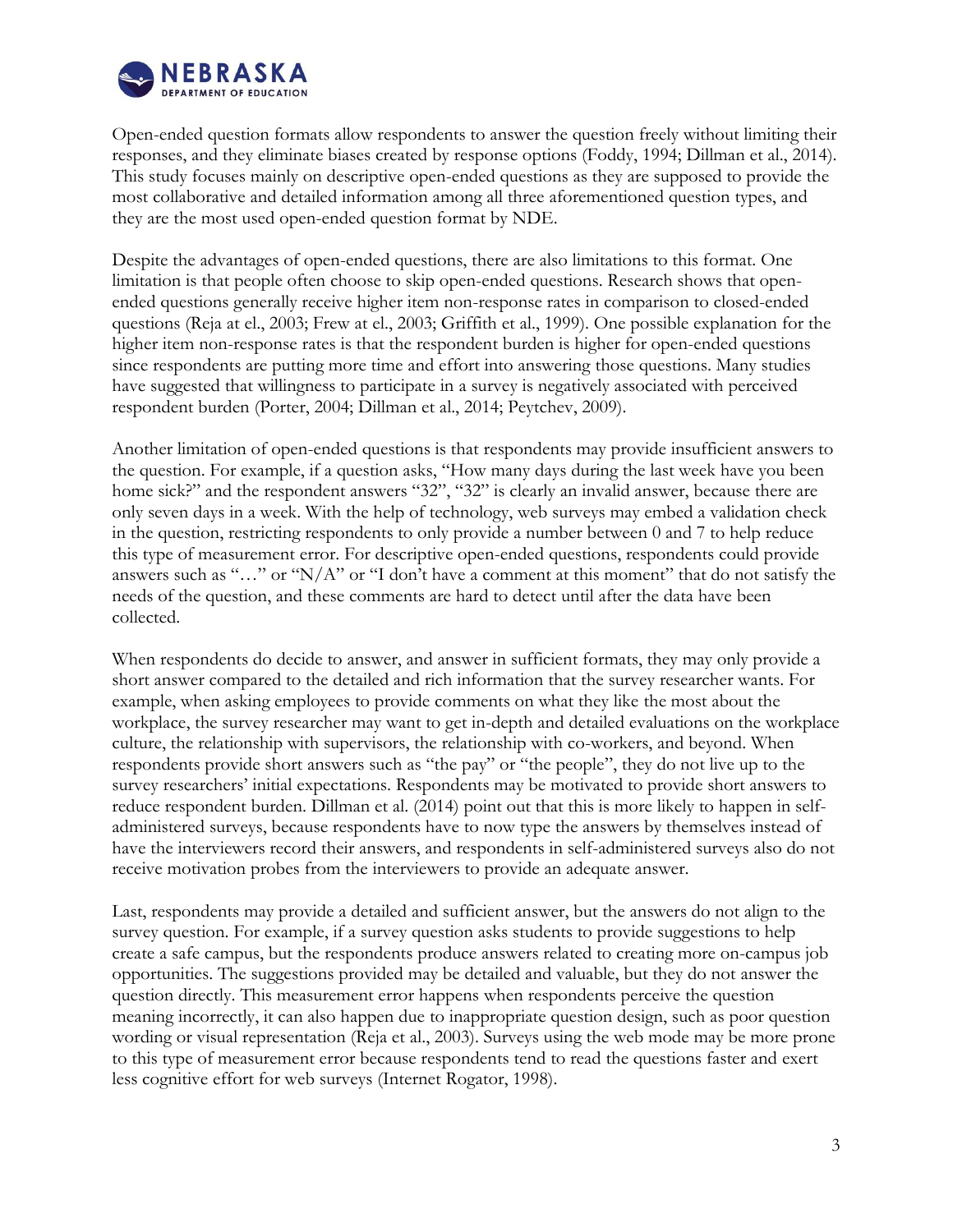

Due to the limitations and data quality concerns of open-ended survey questions mentioned above, it is important for survey researchers to explore ways to improve data quality to open-ended questions, especially in web surveys. One of the known factors influencing survey data quality is question wording (Biemer et al., 2011; Dillman et al., 2014). Much research have been conducted to study the effects of question wording on closed-ended questions (Smith, 1987; Schuman & Presser, 1996; Borgers et al., 2004), however, little is known about the effects of question wording on openended questions. With both the need from NDE and the need to fill in the research gaps, this study examines the effects of question wording on data quality of an open-ended question. Specifically, this study looks at two types of question wording: version one, which is referred to as *general* question wording in this study, uses the same question stem for all teachers graduated from different institutions (e.g. "comments to inform the institution…"); version two, which is referred to as *customized* question wording, changes the question stem to include the specific name of the institution where a teacher graduated from (e.g. "comments to inform the University of Nebraska-Lincoln…").

Question wording is thought to affect the data quality in this study based on two theories: cognitive response process theory (Tourangeau, Rips, and Rasinski, 2000) and social exchange theory (Dillman et al., 2014). According to the cognitive response process theory (Tourangeau, Rips, and Rasinski, 2000), respondents go through four cognitive steps in their mind before providing a survey response. These four steps are comprehension, retrieval, judgment, and response. Question wording can affect the cognitive process from comprehension to retrieval, and thus impact the final response provided.

Comprehension happens when a respondent is trying to understand the question wording, identify question objectives, determine the type of information that will meet the questions objectives, and determine how much work it will likely take to answer the question. Data quality could suffer if the respondent perceives the question objectives incorrectly.

In the Nebraska First Year Teacher Survey, there are 28 questions prior to the open-ended question that asks the respondent to evaluate the effectiveness of the first year teacher. However, the openended question asks the respondent to provide suggestions to the institution. The target of interest changes in the open-ended questions from teachers to institutions. With the general question wording, "the institution" may not distinguish the change of target between the two sections, and respondents may not notice this target change on a conscious level. Thus, they may answer the question thinking the question target is still on the teacher.

Retrieval happens when the respondent keeps the question objectives in mind, and searches his/her memory for relevant information that meets the objectives of the question. The belief sampling model (Tourangeau, Rips, and Rasinski, 2000) mentions that while there is a pool of considerations stored in someone's memory, the retrieval process only retrieves a sample of items from the pool each time, depending on what information is accessible at the time of retrieval. As mentioned earlier, questions before the open-ended question pertain to teacher evaluation, thus, memories linked with the teacher are largely accessible at the time when the respondent proceeds to the next section. The customized question wording, which includes the institution name such as "the University of Nebraska – Lincoln", may stand out in the question stem more than the general question wording of "the institution" and change what is accessible to the respondent at the time. The display of a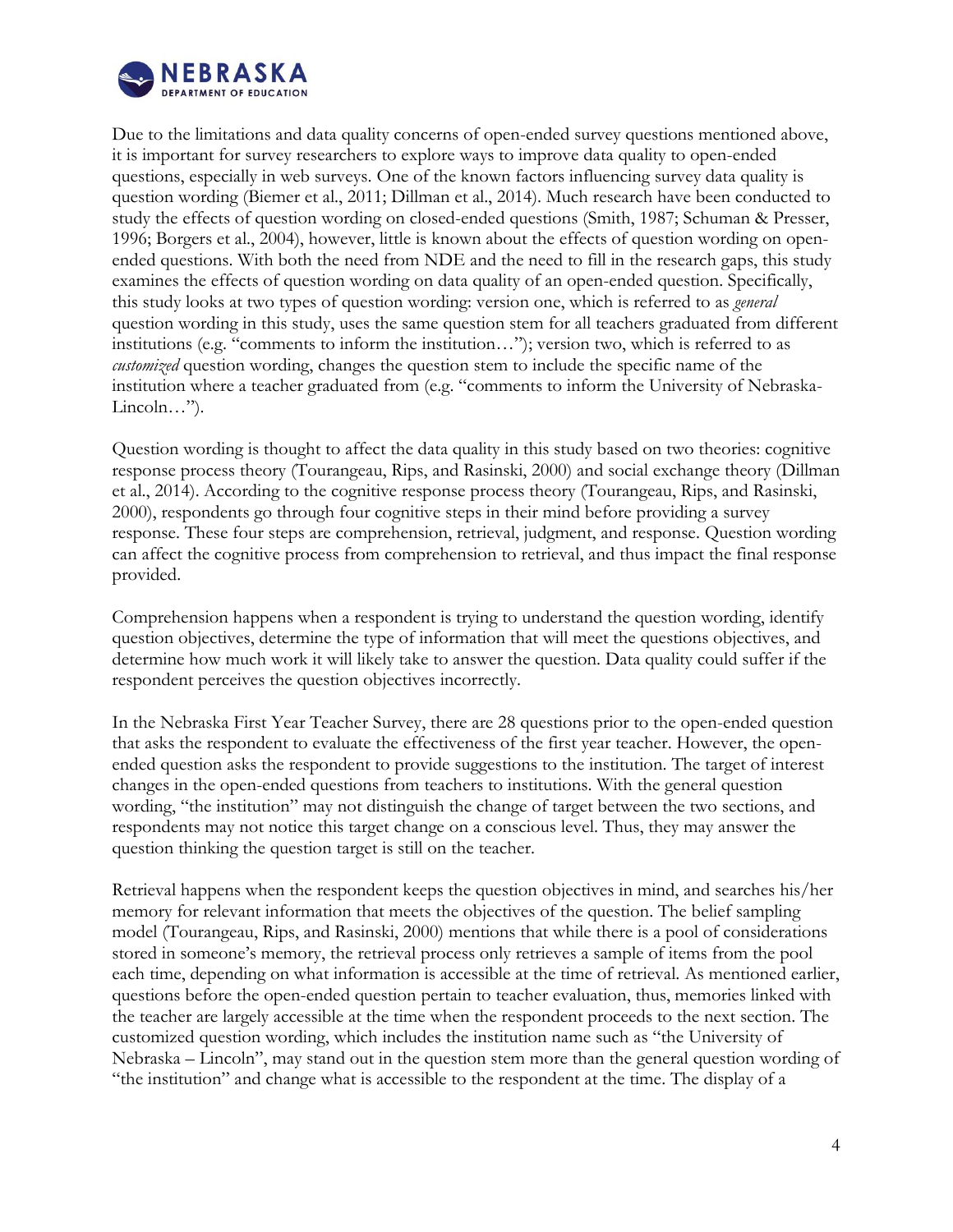

specific institution name may help the respondent recall memories linked to the institution, rather than memories linked to the individual teacher, resulting in a difference in the retrieval process.

Judgment happens when the respondent judges the relevance of retrieved information for the question objectives and combines the retrieved information to develop a strategy for answering the survey question. Response happens when the respondent formats and edits the response to meet question objectives. Both judgment and response are largely dependent on the information retrieved from the retrieval process, thus we arrive at the same hypotheses as in the retrieval step.

Due to the differences mentioned above in the response process, the first hypothesis of the study is that the general question wording will lead to more responses targeting at individual teachers while the customized question wording will lead to more responses targeting at the institutions.

Social exchange theory (Dillman et al., 2014) believes that respondents are more likely to answer the questions and put more effort into answering survey questions if the survey researchers are able to build a trust relationship with them. One of the many ways of building the trust relationship with respondents is through personalization (Dillman et al., 2014). Implementing personalized messages has shown to have a positive effect on survey response rates (Cook, Heath and Thompson, 2000; Heerwegh and Loosveldt, 2006; Heerwegh et al., 2005). Most of the personalization found in literatures is implemented in the survey messages, and the effects of personalization are tested at the survey level. Not much is known about the effects of personalization on survey items. From the social exchange theory perspective, implementing personalization in question wording would make the respondents feel that the survey researchers are putting effort into the survey, and this impression helps with developing a trust relationship between the respondents and the survey researchers. As a result, respondents would be more likely to provide answers with good quality as an exchange of this relationship.

Therefore, it is hypothesized in this study that customized question wording will produce higher data quality. Based on the discussion earlier about the limitations of open-ended questions, item non-response rate, response length, ineligible response rate, and general response rate are used as quality indicators in this study. General response refers to when a respondent gives a comment that contains no themes, such as "this school is great" or "he is doing a good job". These comments are useful but only to a limited extent because they do not give enough information on specific themes or contents, in other words, they do not provide enough details. If the hypothesis is true that customized question wording leads to better data quality, it is expected that respondents who answered in the customized question wording condition will have higher item response rate, lower ineligible response rate, lower general response rate, and longer response length.

A confounding variable to data quality is respondent burden. Research has found that when the respondent burden is high, respondents are more likely to reduce the cognitive work, and either skip a question or provide less adequate answers (Porter, 2004; Dillman et al., 2014; Peytchev, 2009; Krosnick, 1991). A good indicator of respondent burden in this study is the number of surveys completed by each respondent. The respondent burden will be higher for someone who has to complete the same survey 10 times than for someone who only has to do it once. Therefore, this study controls for the number of surveys completed by each respondent to eliminate the effects of respondent burden on survey data quality.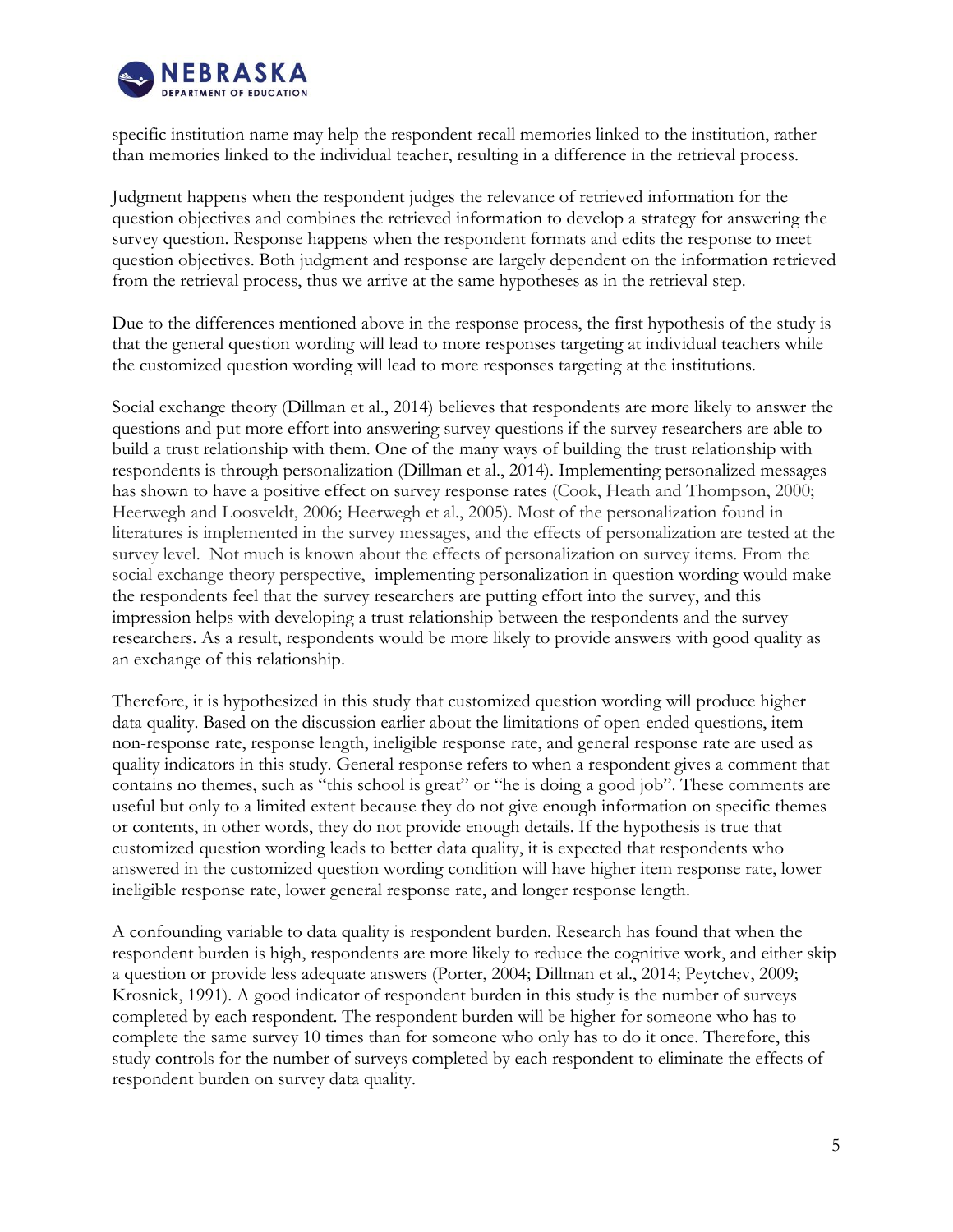

# <span id="page-6-0"></span>**Dataset**

This study uses data collected from 2016 Nebraska First Year Teacher Survey. A list of first year teachers who graduated from participating Nebraska institutions was collected. The sampling frame of all principals whose school employed any of the first year teachers was then compiled. The data for both lists came from the Nebraska Student and Staff Record System (NSSRS) and the Nebraska Teacher Certification Database. If a teacher worked at multiple schools, the survey was sent to the principal of the school where the majority of the teacher's full-time equivalency (FTE) was assigned. The survey was designed using Qualtrics and distributed electronically via email. Prenotification of the survey was sent out on February  $29<sup>th</sup>$ ,  $2016$  to Human Resource staff, on March  $2<sup>nd</sup>$ ,  $2016$  to principals, and on March 14<sup>th</sup>, 2016 to institutions. The survey email invitation was also sent out on March  $14^{\text{th}}$ , and email reminders were sent on March  $28^{\text{th}}$ , April  $11^{\text{th}}$ , and April  $20^{\text{th}}$ . The survey closed on April 25<sup>th</sup>, resulting in a field time of two months. The survey was sent to everyone in the sampling frame. In total, 987 surveys were distributed and 683 were returned, resulting in a response rate of 69.20% (AAPOR RR1).

Respondents were asked to first rate the extent to which the first year teacher was effectively prepared for their school assignment on various indicators. One example of the indicators is "Standard 3.2 - The teacher creates environments that encourage positive social interaction, active engagement in learning, and self-motivation." These indicators were based on the degree to which the teacher meets the expectations: Consistent, Frequent, Occasional, or Rare. Respondents were then asked if they considered the teacher effectively prepared for continuing employment in their districts and to provide comments "which can inform the institution's continuing improvement efforts toward preparing classroom-ready teachers."

#### <span id="page-6-1"></span>**Methods**

#### <span id="page-6-2"></span>**Research Design**

A split ballot design was used to test the difference in data quality between those who were assigned to the customized question wording and those who were assigned to the general question wording for the open-ended question in the Nebraska First Year Teacher Survey. Specifically, the general question wording was "Comments to inform the institution that prepared this teacher with its continuing improvement efforts toward preparing classroom-ready teachers" while the customized question wording changed "the institution that prepared this teacher" to the specific university or college name. For example, if a teacher graduated from the University of Nebraska – Lincoln, the principal who received the customized question wording version would see the question as "Comments to inform the University of Nebraska – Lincoln with its continuing improvement efforts toward preparing classroom-ready teachers".

Respondents were assigned to one of the two question wording conditions randomly. This assignment was performed in Excel by randomly assigning respondents with the number zero or one; those who were assigned with zero received the general question wording, and those who were assigned with the number one received the customized question wording.

#### <span id="page-6-3"></span>**Response Coding**

Survey comments were coded at an individual level. One graduate assistant was assigned to conduct the coding, and each individual response was coded on: whether the respondent answered the openended question, whether the response provided was eligible, whether the response given was too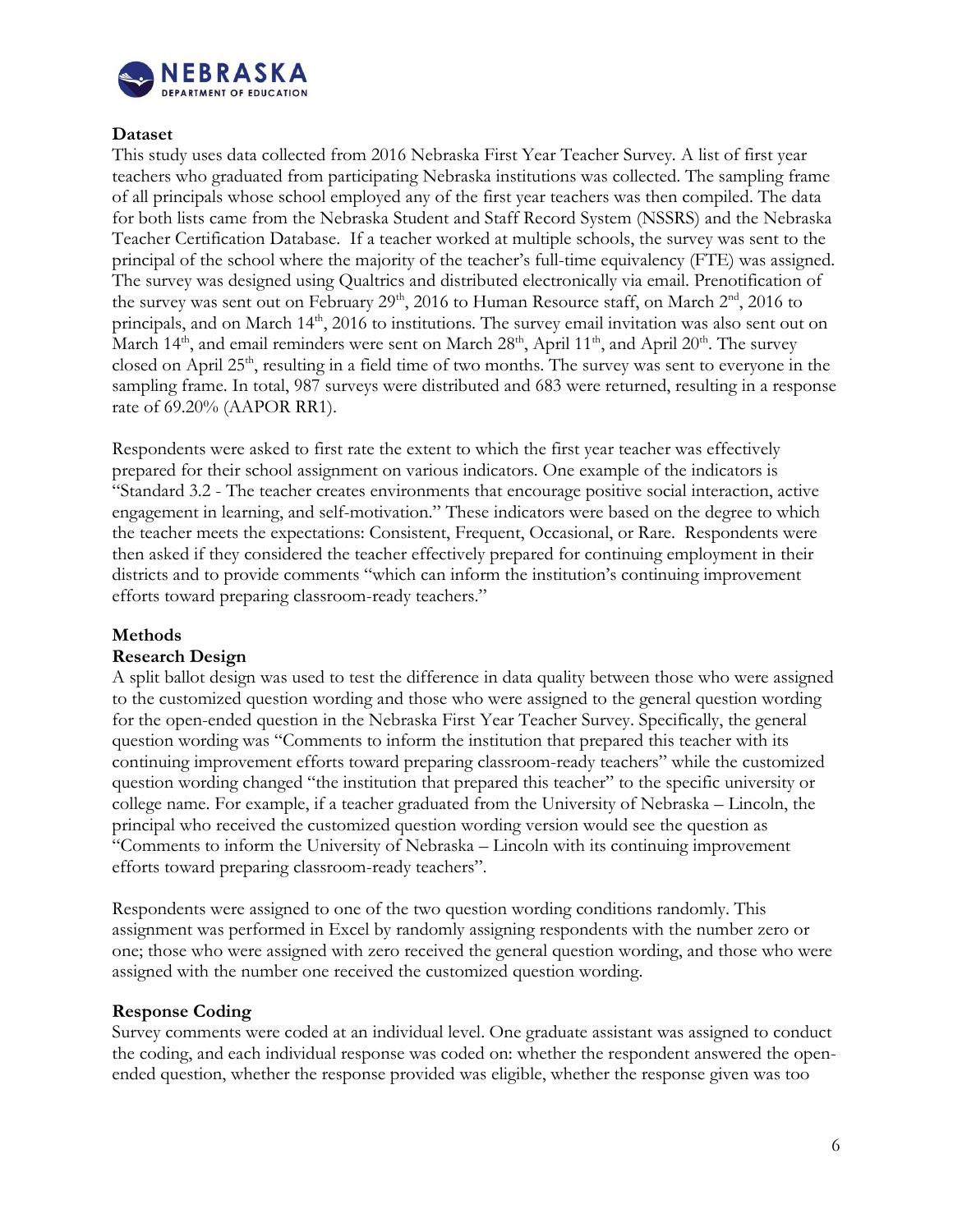

general, whether the response aimed at the individual teacher or the institution, the length of the response, and the theme(s) included in the response.

Those who answered the open-ended question received a 1, and those who did not answer received a 0 on the variable. Comments like "None", "N/A", and "No comments" counted as ineligible responses, and received a 1 (compared to 0) on the variable. General comments like "she is a great teacher" and "the institution prepares excellent teachers" did not receive any theme coding, but was coded 1 (compared to 0) on the general response variable. Whether the response aimed at the individual teacher was coded as 1 indicating it was targeting at an individual teacher and 0 indicating it was targeting at the institution. For example, "Andrew does a good job in the classroom. I am pleased with his ability" was coded 1 for this variable, while "Continue to group in classroom management and diversity training" was coded 0 for this variable. The length of the response was coded based on the character count of the comments; for example, the comment "Behavior management needs to be improved" was coded 40 for length. The theme(s) of the response was developed based on the meaning of the response, and themes were extracted from comments, for example, "Teachers need more familiarity with student data and the processes available to use/implement this information in the classroom. Most districts are using NWEA MAPS testing. At a minimum, give some exposure to this testing system and how to interpret and use the results" was coded as "data using". Note that one comment may contain multiple themes.

# <span id="page-7-0"></span>**Data Analysis**

The independent variable in this study is question wording, which was coded at two levels:  $0 =$ general question wording and  $1 =$  customized question wording. The dependent variables in this study are the data quality indicators: whether the respondent answered the open-ended question, whether the response provided was eligible, whether the response given was too general, whether the response aimed at the individual teacher, and the length of the response.

The control variable in this study is the number of surveys completed by each respondent. This was selected as the control variable due to a larger respondent burden for those who completed more than one survey, and some of the variance in data quality can be eliminated by controlling for the respondent burden caused by having to fill out more than one survey.

For the analysis, this study used logistic regression models to study the effects of question wording on item nonresponse, ineligible response, general response and response targeting, because all these outcome variables are binary. A linear regression model was used to study the effect of question wording on response length due to the outcome variable being continuous. The control variable was then added to each model to further examine the effect of question wording in each model.

#### <span id="page-7-1"></span>**Results**

As shown in Table 1, from the returned surveys, there were 340 respondents who received the general question wording and 343 respondents who received the customized question wording. Within those 683 respondents, 323 (47%) provided an answer to the open-ended question. Of these 323 answers, 20 (6%) were ineligible responses, 59 (18%) were general responses, 167 (52%) responses targeted at individual teachers, and 131 (41%) responses targeted at institutions. The number of surveys completed per respondent ranged from 1 to 9, the average number of surveys completed per respondent was 2.37, and the average response length was 154.17 characters.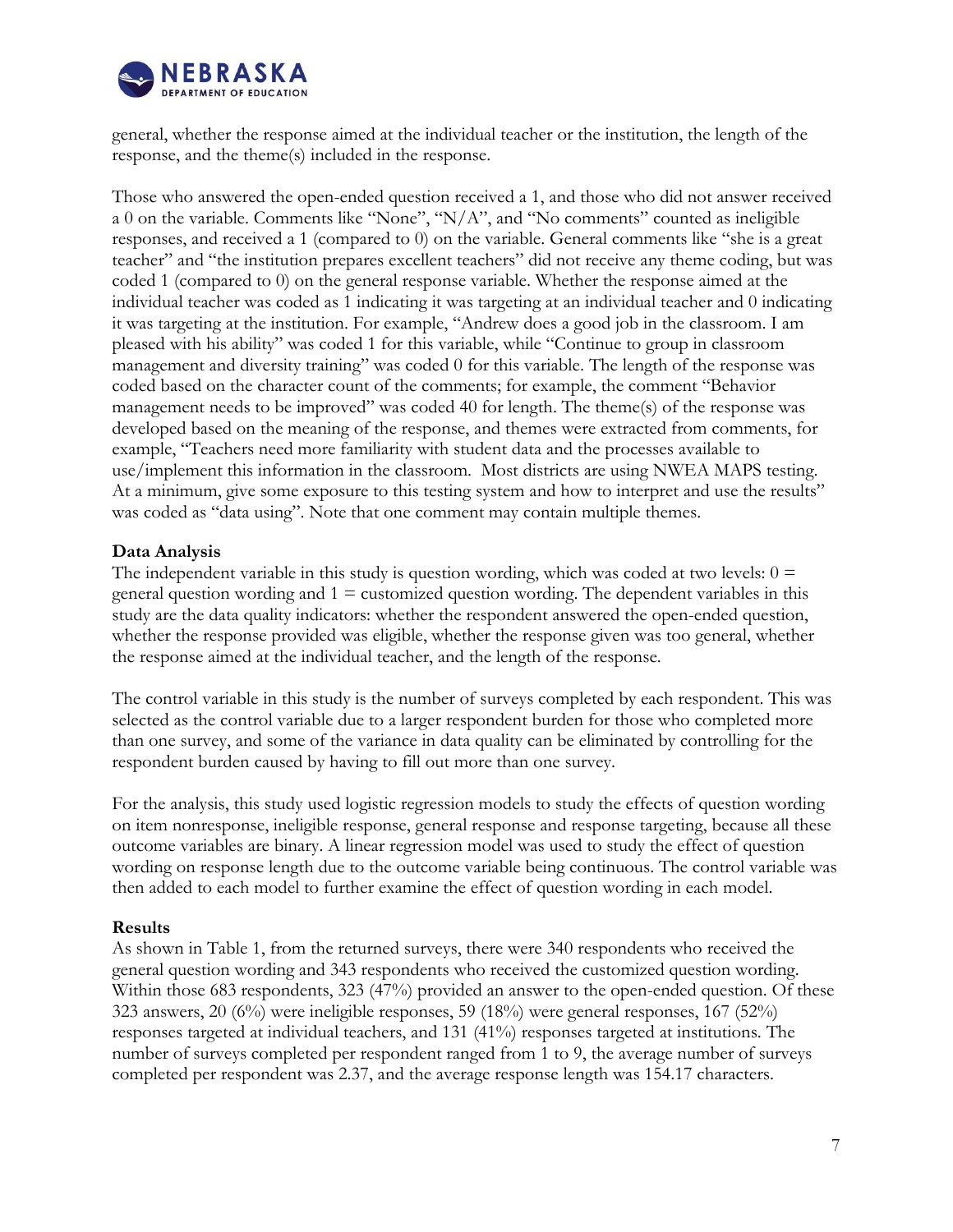

| Variables                   | N      | Percentages $(\%$         |
|-----------------------------|--------|---------------------------|
| Question Wording            |        |                           |
| General                     | 340    | 49.78                     |
| Customized                  | 343    | 50.22                     |
| Responded                   | 323    | 47.29                     |
| Ineligible Response         | 20     | 6.19                      |
| General Response            | 59     | 19.41                     |
| Response Target             |        |                           |
| Individual                  | 167    | 54.93                     |
| Institution                 | 131    | 45.07                     |
|                             | Mean   | <b>Standard Deviation</b> |
| Number of surveys completed | 2.37   | 1.69                      |
| Response Length             | 154.17 | 123.51                    |
|                             |        |                           |

**Table 1.** Unweighted descriptive statistics of measures

The simple logistic regression model examining the difference in response target indicated that there was a difference in response target between those who answered in the general question wording and those who answered in the customized question wording. As predicted, those who answered in the customized question wording were less likely to provide responses targeting at individual teachers (OR=0.53). When holding the number of surveys completed per respondent constant, those who answered in the customized question wording were still less likely to provide responses targeting at individual teachers (OR=0.55). Table 2 presents the coefficients and odds ratios for the two models.

**Table 2.** Regression analyses on response target

|                                                                             | Model 1          |                   |               |                   | Model 2           |               |
|-----------------------------------------------------------------------------|------------------|-------------------|---------------|-------------------|-------------------|---------------|
| Intercept                                                                   | Coef.<br>$-0.20$ | <b>SE</b><br>0.12 | Odds<br>Ratio | Coef.<br>$-0.49*$ | <b>SE</b><br>0.22 | Odds<br>Ratio |
| Condition (0=general<br>question wording)<br>Number of Surveys<br>Completed | $-0.32**$        | 0.12              | 0.53          | $-0.30*$<br>0.14  | 0.12<br>0.09      | 0.55<br>1.15  |
| <b>Model Fit Statistics</b>                                                 |                  |                   |               |                   |                   |               |
| $\mathbf n$                                                                 | 304              |                   |               | 304               |                   |               |
| df                                                                          | $\mathbf{1}$     |                   |               | $\overline{2}$    |                   |               |
| Likelihood Ratio x <sup>2</sup>                                             | 7.50             |                   |               | 9.94              |                   |               |
| $\mathbf{p}$<br>*p<0.05, **p<0.01                                           | 0.006            |                   |               | 0.007             |                   |               |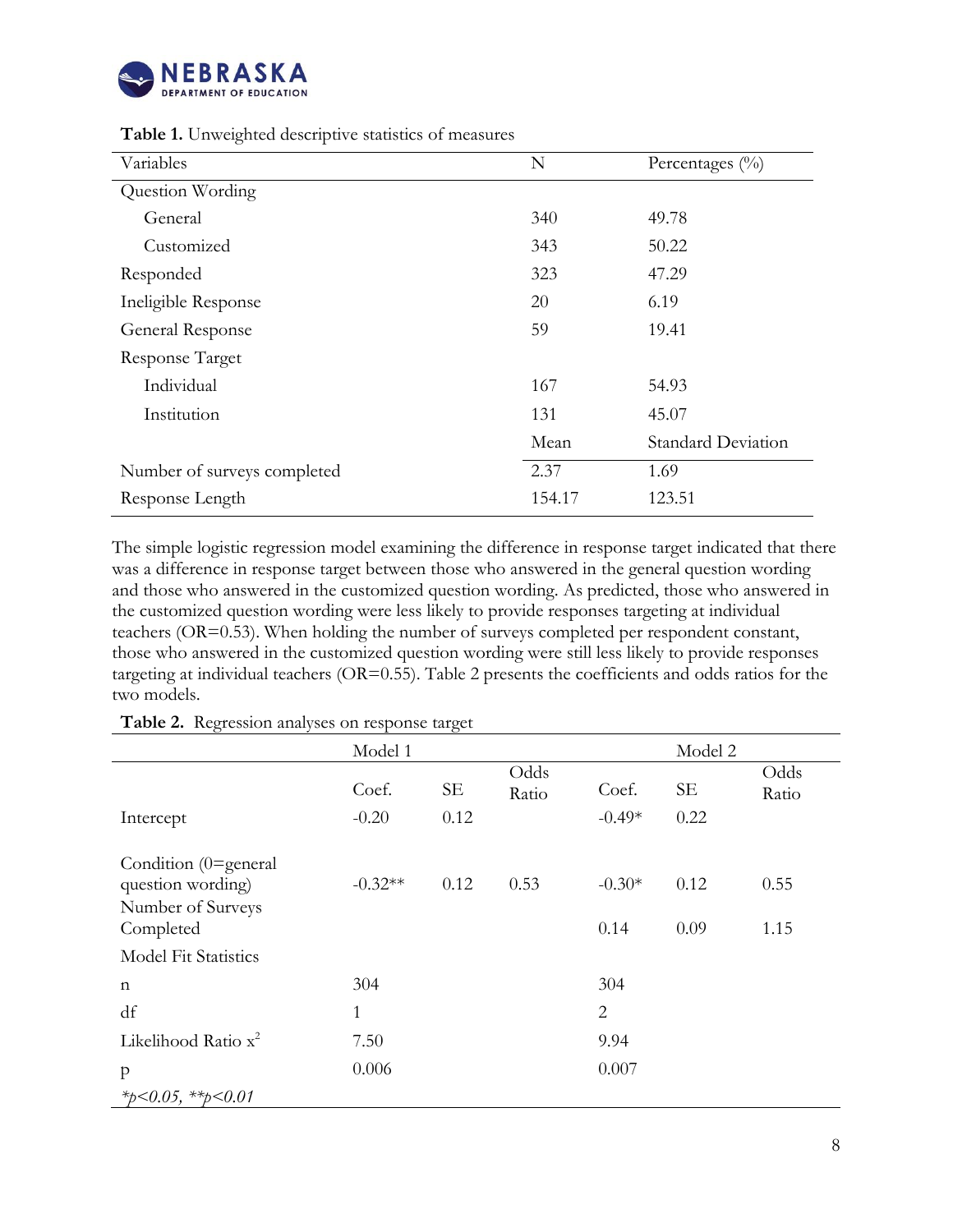

According to the simple logistic regression model using question wording as a predictor to item response, no difference was found in item response between those who answered in the general question wording and those who answered in the customized question wording,. When holding the question wording constant, those who completed more surveys showed a higher item response pattern (OR=1.18), meaning those who answered more surveys are more likely to answer the openended question. Table 3 presents the coefficients and odds ratios for the two models.

|                                                                | Model 1 |           |               |                | Model 2 |               |
|----------------------------------------------------------------|---------|-----------|---------------|----------------|---------|---------------|
|                                                                | Coef.   | <b>SE</b> | Odds<br>Ratio | Coef.          | SЕ      | Odds<br>Ratio |
| Intercept                                                      | 0.11    | 0.08      |               | $-0.28*$       | 0.14    |               |
|                                                                |         | Model 1   |               |                | Model 2 |               |
|                                                                |         |           |               |                |         |               |
| Condition (0=general<br>question wording)<br>Number of Surveys | $-0.05$ | 0.08      | 0.91          | $-0.03$        | 0.08    | 0.94          |
| Completed                                                      |         |           |               | $0.17**$       | 0.05    | 1.18          |
| <b>Model Fit Statistics</b>                                    |         |           |               |                |         |               |
| $\mathbf n$                                                    | 683     |           |               | 683            |         |               |
| df                                                             | 1       |           |               | $\overline{2}$ |         |               |
| Likelihood Ratio $x^2$                                         | 0.42    |           |               | 12.92          |         |               |
| $\mathbf{p}$                                                   | 0.52    |           |               | 0.001          |         |               |
| * $p<0.05$ , ** $p<0.01$                                       |         |           |               |                |         |               |

#### **Table 3.** Regression analyses on item response

The simple logistic regression model examining the difference in ineligible response using question wording as a predictor indicated that there was no difference in ineligible response between those who answered in the general question wording and those who answered in the customized question wording. The multiple logistic regression model including the number of surveys completed as a control variable showed the same result. Table 4 presents the coefficients and odds ratios for the two models.

|  |  |  | Table 4. Regression analyses on ineligible response |  |
|--|--|--|-----------------------------------------------------|--|
|--|--|--|-----------------------------------------------------|--|

|                                        | Model 1  |           |       |          | Model 2   |       |
|----------------------------------------|----------|-----------|-------|----------|-----------|-------|
|                                        |          |           | Odds  |          |           | Odds  |
|                                        | Coef.    | <b>SE</b> | Ratio | Coef.    | <b>SE</b> | Ratio |
| Intercept<br>Condition (0=general      | $2.72**$ | 0.23      |       | $3.00**$ | 0.43      |       |
| question wording)<br>Number of Surveys | $-0.08$  | 0.23      | 0.85  | $-0.10$  | 0.23      | 0.81  |
| Completed                              |          |           |       | $-0.12$  | 0.16      | 0.88  |
| <b>Model Fit Statistics</b>            |          |           |       |          |           |       |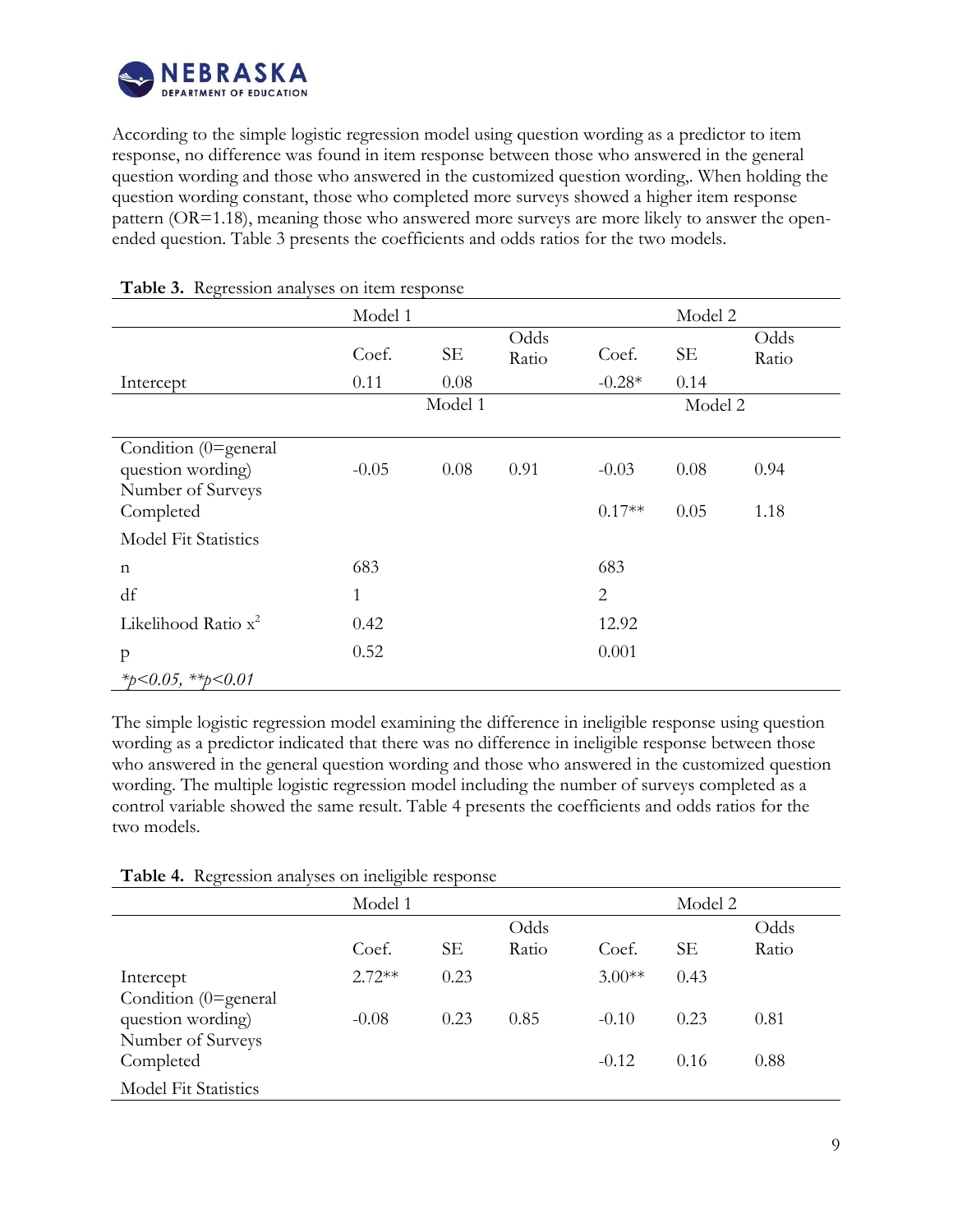

|                        | Model 1 | Model 2 |  |
|------------------------|---------|---------|--|
| n                      | 323     | 323     |  |
| df                     |         | 2       |  |
| Likelihood Ratio $x^2$ | 0.13    | 0.72    |  |
| p                      | 0.72    | 0.70    |  |
| *p<0.05, **p<0.01      |         |         |  |

No difference was found in general response between those who answered in the general question wording and those who answered in the customized question wording according to the simple logistic regression model. When holding the number of surveys completed per person constant, there was still no effect of question wording on general response. Table 5 presents the coefficients and odds ratios for the two models.

|                                        | Model 1      |      |       |                | Model 2 |       |
|----------------------------------------|--------------|------|-------|----------------|---------|-------|
|                                        |              |      | Odds  |                |         | Odds  |
|                                        | Coef.        | SE   | Ratio | Coef.          | SE      | Ratio |
| Intercept<br>Condition (0=general      | $1.43**$     | 0.15 |       | $1.51**$       | 0.27    |       |
| question wording)<br>Number of Surveys | 0.15         | 0.15 | 1.30  | 0.12           | 0.15    | 1.28  |
| Completed                              |              |      |       | $-0.04$        | 0.11    | 0.96  |
| <b>Model Fit Statistics</b>            |              |      |       |                |         |       |
| n                                      | 304          |      |       | 304            |         |       |
| df                                     | $\mathbf{1}$ |      |       | $\overline{2}$ |         |       |
| Likelihood Ratio $x^2$                 | 0.80         |      |       | 0.93           |         |       |
| p                                      | 0.37         |      |       | 0.63           |         |       |
| *p<0.05, **p<0.01                      |              |      |       |                |         |       |

**Table 5.** Regression analyses on general response

For those who answered in the general question wording, the average response length was 113.53 characters. There was no difference in response length between those who answered in the general question wording and those who answered in the customized question wording using only question wording as a predictor. When holding the number of surveys completed per person constant, the response length for those who answered in the customized question wording was longer than those who answered in the general question wording, as predicted. The difference was about 32 characters. When holding the question wording constant, those who answered more surveys had shorter response length; with one more survey completed per person, the average response length decreased by about 16 characters. Table 6 presents the coefficients for the two models.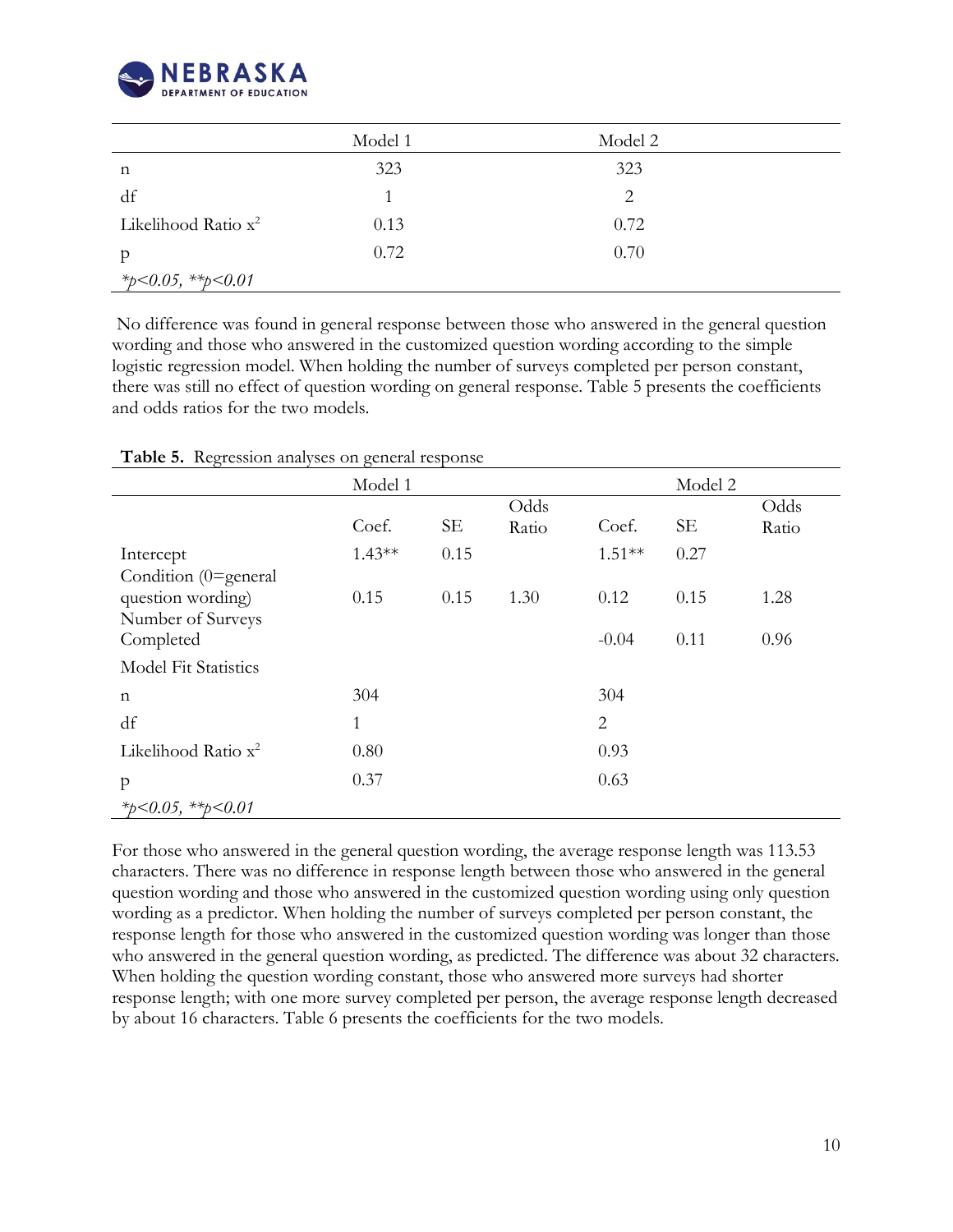

|                                        | Model 1    | ັ         | Model 2    |           |
|----------------------------------------|------------|-----------|------------|-----------|
|                                        | Coef.      | <b>SE</b> | Coef.      | <b>SE</b> |
| Intercept<br>Condition (0=general      | $113.53**$ | 22.17     | 140.41**   | 23.44     |
| question wording)<br>Number of Surveys | 27.27      | 14.11     | 32.54*     | 14.00     |
| Completed                              |            |           | $-16.45**$ | 5.20      |
| <b>Model Fit Statistics</b>            |            |           |            |           |
| $\mathbf n$                            | 304        |           | 304        |           |
| df                                     | (1, 302)   |           | (2, 301)   |           |
| F-test                                 | 3.74       |           | 6.92       |           |
| p                                      | 0.054      |           | 0.001      |           |
| Adjusted R square                      | 0.0122     |           | 0.038      |           |
| *p<0.05, **p<0.01                      |            |           |            |           |

#### **Table 6.** Regression analyses on response length

# <span id="page-11-0"></span>**Discussion and Conclusion**

Based on the results above, it is concluded that the customized question wording produced higher data quality than the general question wording. Even though no difference was found in item response, ineligible response, and general response, it was found that the customized question wording was associated with longer response length and correctly targeted responses. Incorrectly targeted responses was the biggest concern of the open-ended question data quality in the Nebraska First Year Teacher Survey. Switching the general question wording to the customized question wording reduced the odds of producing incorrectly targeted responses by almost 50%. Therefore, it is suggested that the customized question wording be used in all future iterations of the Nebraska First Year Teacher Survey.

Interestingly, it was found that, when holding the question wording constant, those who completed more surveys showed a higher item response pattern. The reason why this regression coefficient was significant may be that there were more people who completed more than one survey in the dataset, and the patterns of answering the survey within one person (i.e. respond to the open-ended question) triggered the significant effect. In other words, those who answered the survey more than once and provided answers to the open-ended question led to the significant coefficient, their contribution biased the coefficient in a positive direction. The effect of respondent burden was also discovered from the results, specifically, the more surveys one needed to complete, the shorter the response length is. This agrees with the hypothesis that respondent burden needs to be considered when examining factors that impact data quality.

There are also some limitations to the study. The Nebraska First Year Teacher Survey data were collected online; therefore, this experiment needs to be replicated in other data collection modes such as interviewer-administered mode or paper-and-pencil mode to test if the same effects hold. Another limitation of the study is that the settings in this experiment were made very specific to the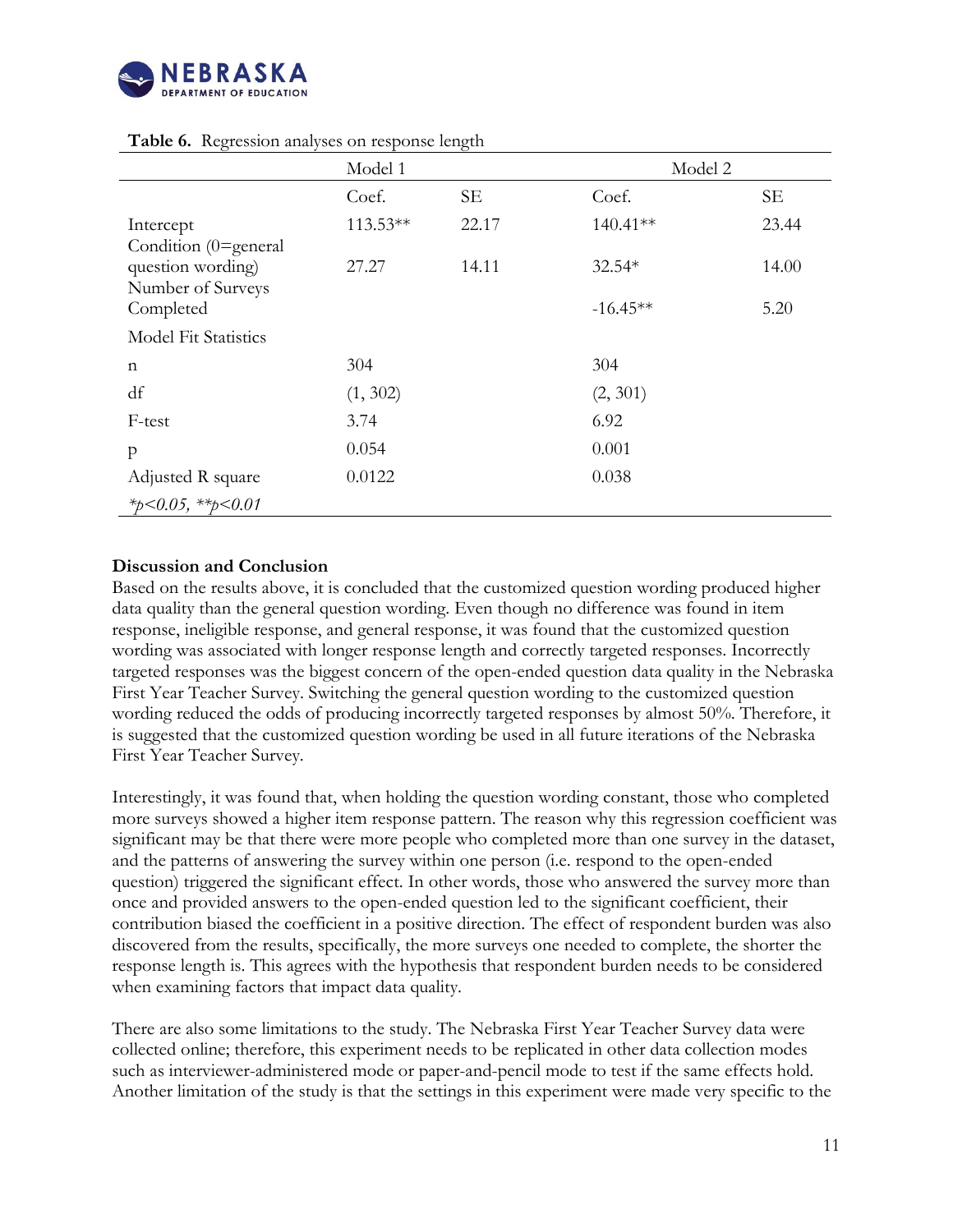

Nebraska First Year Teacher Survey, thus calling for the need to duplicate this experiment in other survey settings to see if the same effects hold.

In conclusion, this study found that question customization could impact open-ended question data quality. Thus, it is recommended that the question wording be changed from general wording to customized wording in the Nebraska First Year Teacher Survey. Future research still needs to be conducted to study other factors that can influence the data quality of open-ended questions to fill in the current research gaps.